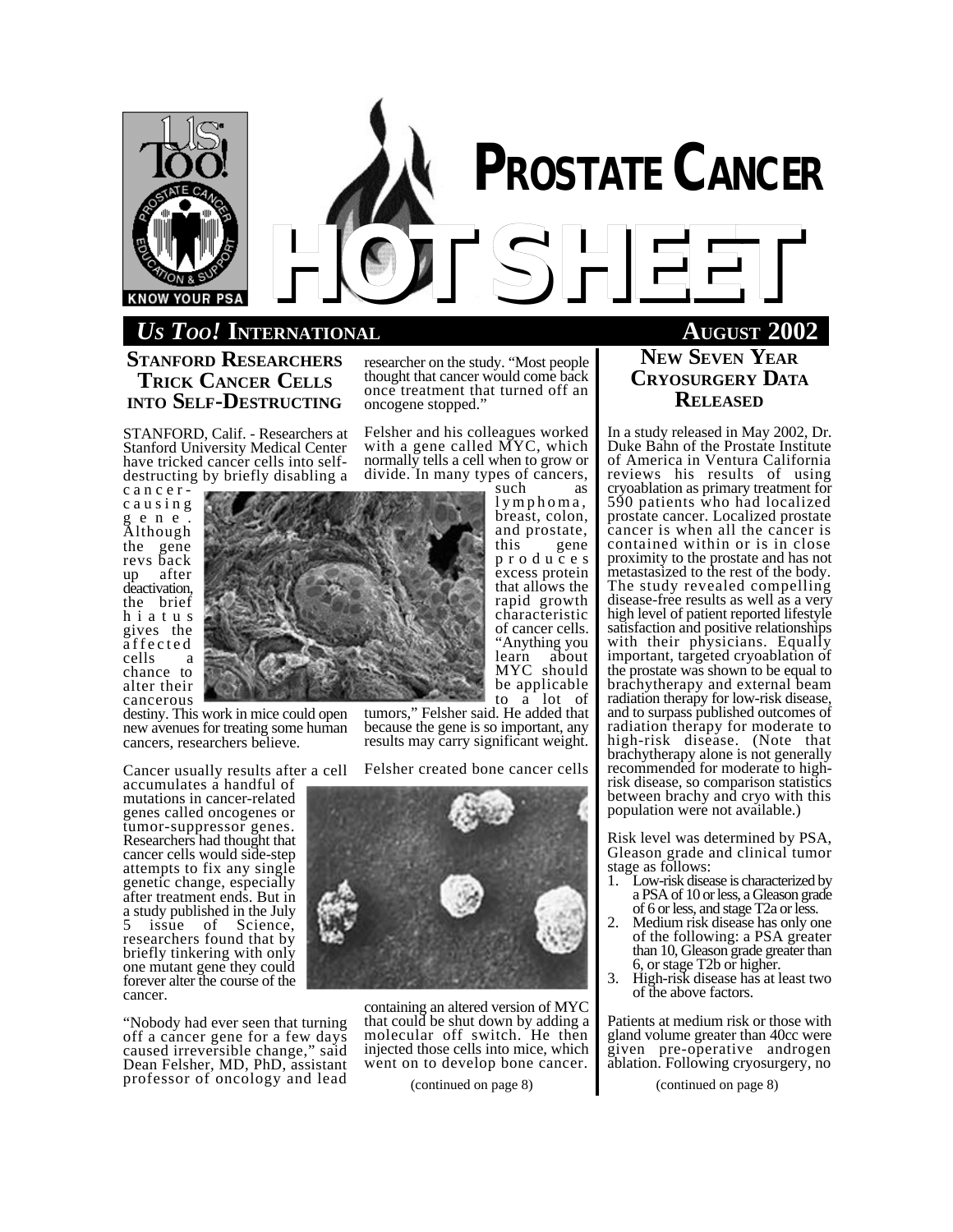## **PROSTATE CANCER PATIENT SUPPORT 1-800-80-***US TOO! US TOO!* **INTERNATIONAL**

# **PROSTATE CANCER NEWS YOU CAN USE**

*Us Too!* publishes a FREE e-mail based news service which provides updates on the latest prostate cancer related news. To subscribe or link to the archives simply visit the *Us Too!* Website: www.ustoo.org

News items contained in *Us Too!* publications are obtained from various news sources and edited for inclusion. Where available, a pointof-contact is provided.

All references to persons, companies, products or services are provided for information only, and are not endorsements. Readers should conduct their own research into any person, company, product or service, and consult with their loved ones and personal physician before deciding upon **any** course of action.



#### **COMBINED APPROACH IMPROVES PROSTATE CANCER SURVIVAL** *Bolla et al The Lancet 2002; 360:103-108*

Disease-free survival rates among men receiving external irradiation alone have been shown to be poor. Previous studies have indicated improved survival in men receiving androgen suppressors alongside radiotherapy, but long-term data have not been available to date. Dr Michel Bolla, from University Hospital in Grenoble, France, and colleagues investigated the outcome of 415 men who underwent external beam radiation to treat their locally advanced prostate cancer between 1987 and 1995. Around half of the men also received subcutaneous doses of goserelin, a luteinising-hormone releasing hormone (LHRH) analogue, every four weeks, starting from the first day of radiotherapy. This treatment was continued for three years. This group of patients also received oral cyproterone acetate for one week before the first radiotherapy day and for three weeks afterwards. All patients were followed up for around five years to determine disease-free rates and overall survival. Seventy-four per cent of men who received combined therapy were disease-free after five years, compared to 40 per cent of those who received radiotherapy alone. Overall survival rates were 78 per cent in the combined group and 62 per cent in the radiotherapy alone group. The researchers conclude that immediate androgen suppression may be a valuable adjunct to radiotherapy for prostate cancer, which alone yields only mediocre results. The optimum duration of androgen suppression has yet to be clarified, however. Dr Bolla said, "Androgen suppression provides a means of improving the outcome of external irradiation alone, by possibly eliminating occult disease. "Moreover, androgen suppression and external irradiation appear to have an additive effect on local disease control by inducing apoptosis," he added.

#### \* \* \* \* \* \* \* \* \* \* \* \* \* \*

#### **PROSTATE CANCER CELL GROWTH INHIBITED BY RED WINE** *Romero et al - BJU International 2002; 89:950-954*

Studies have suggested that environmental and dietary factors have an important influence on the development of prostate cancer, as witnessed by the higher rate of the

malignancy among Japanese men living in the US compared to those in Japan. Mediterranean countries, where red wine is commonly consumed, have lower rates of prostate cancer than other western countries. Dr I Romero and colleagues from Getafe University Medical Centre in Spain investigated five polyphenols - quercetin, morin, rutin, gallic acid and tannic acid found in red wine to determine whether they exerted an effect on the growth of the LNCaP cell line. LNCaP cells were obtained and cultured in vitro before each of the five polyphenols was added to separate dishes and incubated for 96 hours. Rates of proliferation and apoptosis were assessed using colorimetric and cell-death detection assays, respectively. The cultures were sampled at 24, 48 and 72 hours, and cell proliferation was also assessed after 96 hours. The researchers found that 5 and 10mol/l of gallic and tannic acid and quercetin, and 50 and 75mol/l of morin and rutin, all significantly reduced rates of cell proliferation compared to control plates. Rates of apoptosis inhibition varied between polyphenols, with gallic acid, tannic acid and rutin bringing about significantly greater rates of cell death compared to controls. The effects of morin were only observed at 72 hours, and those of quercetin within the first 48 hours. Dr Romero and colleagues conclude that these polyphenols, which are always present in red wine, significantly inhibit prostate cell proliferation and activate apoptosis. Writing in the BJU International, they add, "These results provide a rationale for studying the in-vivo effects of these nutrients, with the potential for formulating future recommendations about the intake of these substances as chemopreventive agents."

\* \* \* \* \* \* \* \* \* \* \* \* \* \*

#### **HIGHLY SPECIFIC TEST FOR PROSTATE CANCER IDENTIFIED** *Seabury et al - The Journal of*

*Urology 2002;168:93-99* Previous research has suggested that serum PSA successfully identifies prostatic disease, but is not specific for prostate cancer and may, therefore, lead to many men undergoing biopsies unnecessarily. Dr Charles Seabury and colleagues<br>from Emory University, University, Northwestern University and West Virginia University investigated

*US TOO!* **PCA HOTSHEET AUGUST 2002 <sup>P</sup>. 2**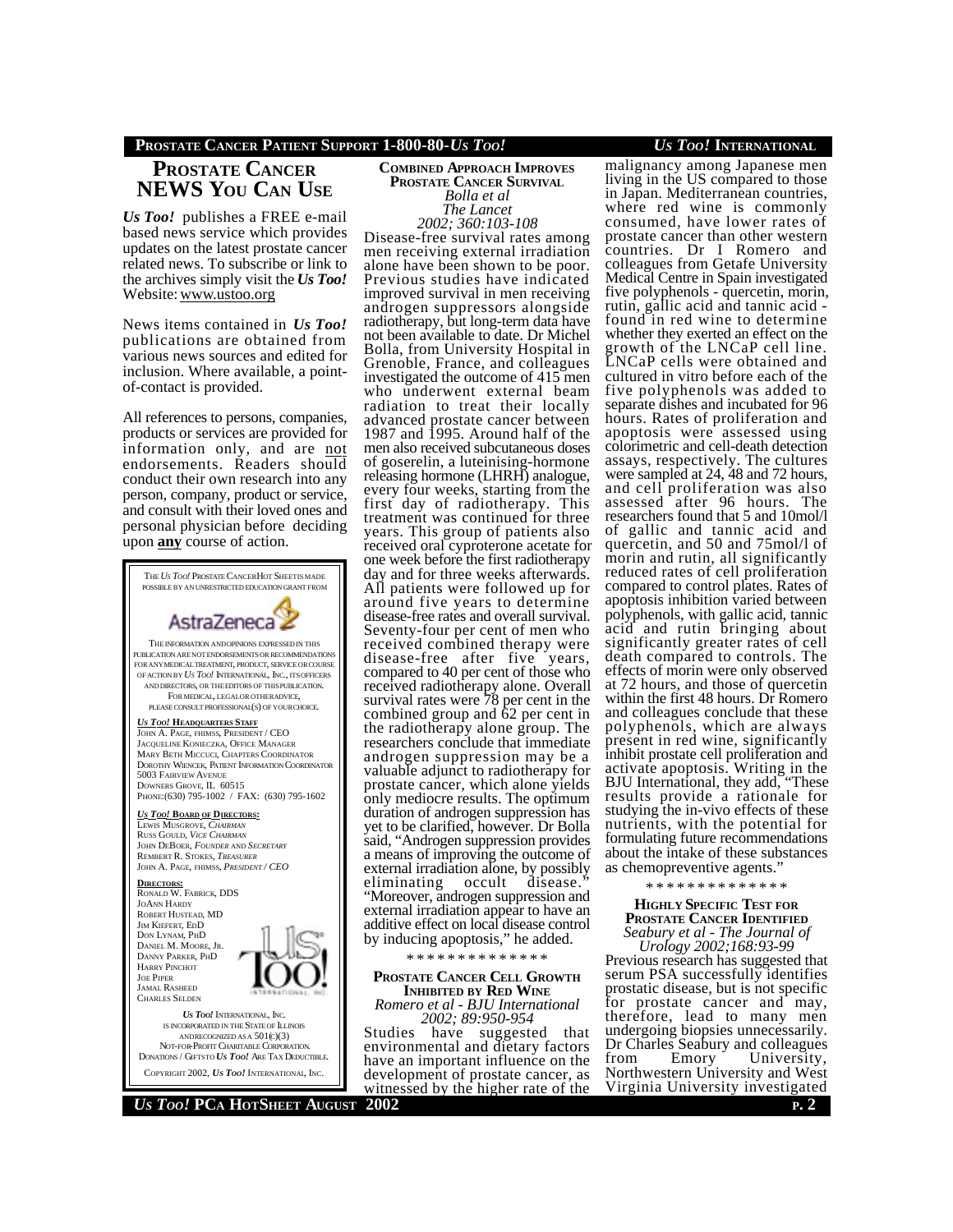whether specific cell surface proteins or antibodies to these proteins could be identified among cancer patients and controls, and whether this could be a novel means of determining the presence of prostate cancer. The researchers determined 41 cell surface proteins in 25 men diagnosed with prostate cancer and 34 healthy controls. Antibody titres to 67 peptide sequences unique to these proteins were also studied. The levels of peptides in both groups were determined and were classified as being cancer specific, cancer associated or not related to cancer on this basis. The researchers found that three of the peptides assessed were significantly different between the cancer and control groups, with 11 of 25 cancer patients showing positive for this peptide compared to 2 of the control patients (sensitivity 44 per cent, specificity 94 per cent). None of the peptides evaluated were found to generate antibodies in cancer patients alone, although three were found to be cancer-associated. Dr Seabury and colleagues conclude that such tests as that described above may have low sensitivity but high specificity and may, therefore, be a valuable adjunct to PSA testing. Writing in The Journal of Urology, the authors add, "With further expansion of the library based on cellsurface proteins found in various prostate-cancer cell lines, not only could this test be used to identify the presence or absence of known prostate cancer, but it has the potential to correlate with clinical outcomes." "These deglycosylated peptide sequences could serve as targets for anti-tumour monoclonal antibodies or vaccine strategies."

\* \* \* \* \* \* \* \* \* \* \* \* \* \*

# **DOCS MISS CHANCES FOR END-OF-LIFE TALKS**

*Archives of Internal Medicine 162[11]:1257-1265, 2002*

Many patients ask their doctors for help in ending their lives—and physicians then must decide what their response will be. A recent study in Archives of Internal Medicine sought to pick out the points in such discussions that were of help to patients and their families. The team studied 12 patients and their families who seriously were pursuing physician-assisted suicide and 23 families of patients who had sought such help in the past; subjects were recruited through hospices, grief counselors, and patient advocacy

organizations. The subjects participated in a semistructured interview that researchers taped and transcribed; the results then were analyzed by a multidisciplinary research team. The team found that patients and family members most valued clinicians' openness to discussing physician-assisted suicide and their ability in dealing with the process and dying; the subjects also valued the ability for clinicians and patients to maintain a relationship, even when they disagreed about physician-assisted suicide. The authors concluded that patients and their families revealed that there are many opportunities to talk about physician-assisted suicide, dying, and care at the end of life that are

missed. The researchers wrote that when patients ask about help in committing suicide, doctors need the communication skills to discuss the practice and dying openly. In addition, doctors need to help patients to set reasonable expectations, individualize control of pain, and give patients accurate insight about the ability of medications to end life.

\* \* \* \* \* \* \* \* \* \* \* \* \* \*

#### **NEW INTERNAL RADIATION FOR METASTASES IN SKELETAL TISSUE**

An early trial of a new type of internal radiation shows promise for treating cancer that has spread to skeletal tissue. The trial results were presented at the 18th International Cancer Congress in Oslo (Norway). Many patients with advanced cancer of the breast, prostate, or lung experience metastasis to skeletal tissue. Current internal radiation therapy is usually based on pharmaceuticals that contain strontium, which has a scope of 6-7 mm and can damage bone marrow and impair the production of new blood cells. In the new study, researchers used a new isotope, radium-223, which has a short scope (2 mm) and a half-life of only 11 days. Early results show that many patients are able to use a lower dose of pain medication. However, a phase II study is needed to perform imaging, determine whether there is any reduction in malignant tissue, and examine pain relief and survival, say the researchers. "We believe this treatment might be administered the first time a tumor spreads to skeletal tissue, and that it might inhibit metastases. This would have an effect on pain and quality of life and could increase survival," says Lise Balteskard, Ph.D., senior medical

### *US TOO!* **INTERNATIONAL VISIT US ON THE INTERNET AT WWW.USTOO.ORG**

officer, University Hospital of Northern Norway. Along with doctors at the Norwegian Cancer Hospital, she treated the first patients with radium-223.

#### \* \* \* \* \* \* \* \* \* \* \* \* \* \*

#### **INCREASED TISSUE YIELDED WITH NEW CORE-BIOPSY INSTRUMENT** *Hggarth et al, BJU International*

*July 2002;Vol 90 Issue 2 :51-55* The research team, from Karolinska Hospital in Stockholm, report increased yield but also report that more biopsies are lost with the new technique compared to the traditional method, however. Previous research has suggested that it is preferable to obtain greater amounts of tissue during biopsy in order to enable effective analysis. However, when a trocar is present, the full diameter of the cannula cannot be filled during biopsy. Dr L Hggarth and colleagues compared the conventional sidenotch needle (static stroke length of 22mm and trocar) with a new, singleuse, end-cut instrument (stroke length adjustable to 13, 23 or 33mm and no trocar) in 60 men due to undergo octant prostate biopsies. The participants all underwent biopsy of the apex, mid-medial, mid-lateral and basal positions and were randomly sampled on one side using one instrument and on the other side using the alternative instrument. Stroke length of the adjustable instrument was set at 23mm in 40 and 33mm in 20 men. The researchers found that the end-cut instrument provided biopsies 18.4 per cent heavier and 13.7 per cent heavier per length at a stroke length of 23mm compared to the side-notch instrument. Length and weight were 38.4 and 33 per cent greater with the newer technique at a stroke length of 33mm, respectively. In some specimens, the length was actually longer than the notch. However, in more than one-fifth of cases, no tissue was recovered using the end-cut technique compared to less than 2 per cent with the traditional method. Dr Hggarth and colleagues also estimate that the new single-use instrument becomes more expensive than the older method by the time 70 patients have been treated. Writing in the BJU International, they conclude, "At present we recommend the new instrument mainly for situations where there is a suspicion of transition zone canceror cancer in

(continued on page 4)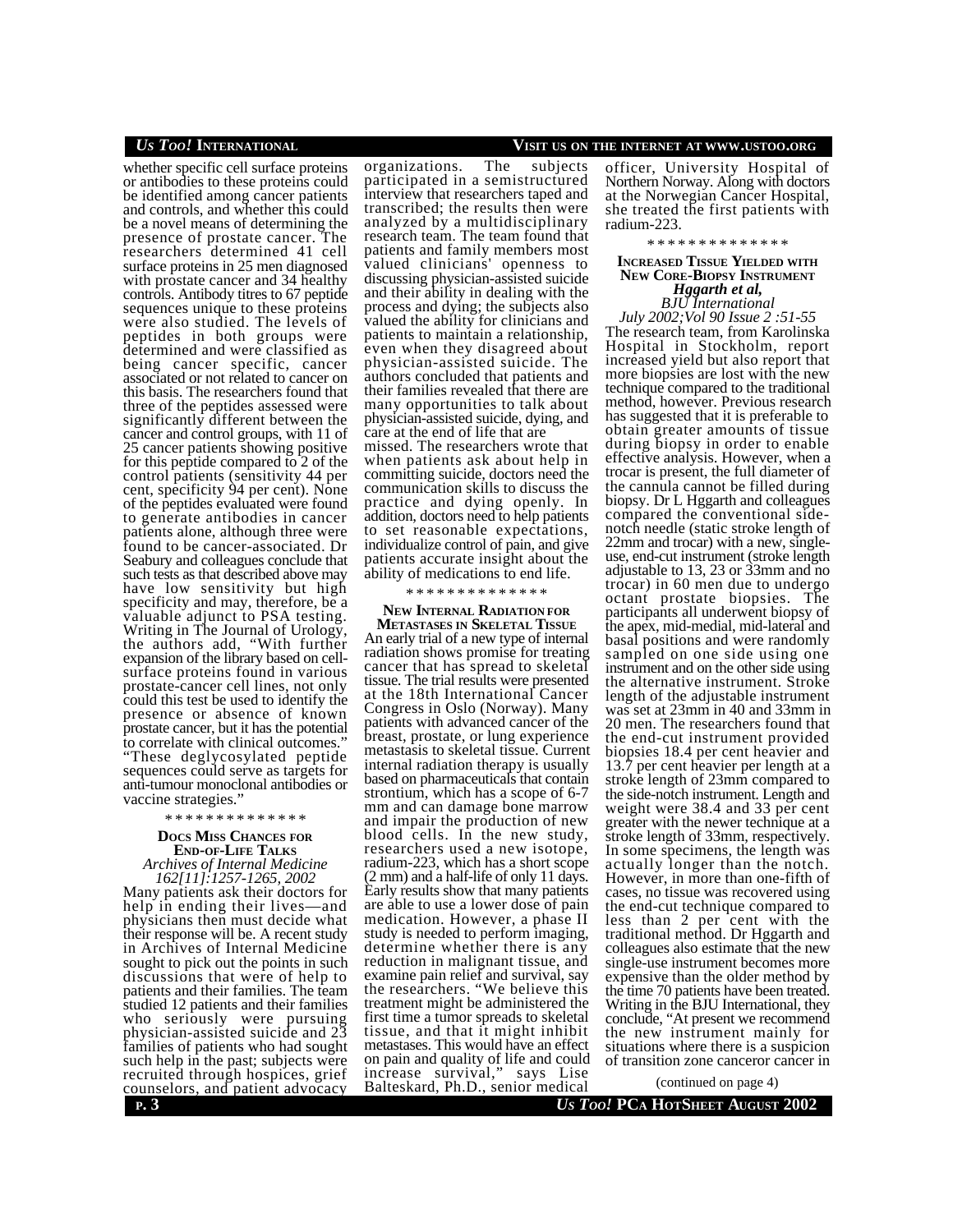### **PROSTATE CANCER PATIENT SUPPORT 1-800-80-***US TOO! US TOO!* **INTERNATIONAL**

**PROSTATE CANCER NERVE INTERACTIONS IN METASTASIS** *Gustavo E. Ayala, M.D. Baylor College Of Medicine*

In prostate cancer, the most common way that cancer cells escape from the prostate (metastasize) is by traveling along the nerve cells. This process, termed perineural invasion, is similar to cars travelling on a highway; the prostate cancer cells travel along nerves that form a path or highway of least resistance. Beyond this purely mechanistic explanation, little is known about how this process occurs.

Researchers at the Baylor College of Medicine are trying to understand this process by studying how prostate cancer cells interact with neural cells. They have demonstrated, with cultured cells, that prostate cancer cells actually cause nerve branches to grow directly toward them, establishing contact between the two cell types.

Once in contact, the cancer cells travel along the nerve branches back to the main body of the nerve where they can metastasize to other parts of the body. It is noteworthy that these cultured cells wrap around nerve cells in the same manner that human prostate cancer wraps around nerves in the prostate.

The researchers also observed that nerves grow more quickly in the presence of cancer cells, and that the prostate cancer cells grow more quickly in the presence of nerves. Such interactions are most likely controlled through chemical signaling pathways that have yet to be discovered.

The researchers intend to further investigate if nerve-epithelial cell interactions are exclusive to prostate cancer, or if they can occur either in cancers of other organs (e.g., the pancreas or colon), or in benign conditions such as those associated with benign prostate hyperplasia.

Understanding the specific mechanisms of these cancer cell/ nerve cell interactions is key to developing therapeutic strategies that target the chemical factors that define the ability of prostate cancer to metastasize.

#### *Publications:*

Ayala GE, Wheeler TM, Shine HD, et al. 2001. In vitro dorsal root ganglia and human prostate cell line interaction: redefining perineural invasion in prostate cancer. The Prostate 49:213-223.

*This research was funded in FY99 by The Congressionally Directed Medical Research Programs (CDMRP) - Department of Defense (DOD) Prostate Cancer Research Program (PCRP) New Investigator Award of \$331,334.00*

#### *Genesis and Overview of the Congressionally Directed Medical Research Programs (CDMRP)*

The Congressionally Directed Medical Research Programs (CDMRP) originated from a unique partnership among the public, Congress, and the Department of Defense. Grassroots advocacy organizations provided much of the impetus that led to a FY 92 appropriation of \$25 million targeted to funding research on the screening and diagnosis of breast cancer among military women and dependents. In response to continuing public requests led by the National Breast Cancer Coalition, Congress appropriated an additional \$210 million in FY93. Since that time, the CDMRP has expanded to become second only to the National Cancer Institute as a source of funding for breast cancer research. After noteworthy success in managing the Breast Cancer Research Program, the CDMRP was tasked to manage research programs in defense women's health, osteoporosis, neurofibromatosis, prostate cancer, and ovarian cancer, as well as other specified areas.

Total Congressional appropriations for research for the period of FY92–01: \$1.9 billion

Total grants/contracts awarded for the period of FY92–00: 3,516

Anticipated number of awards for FY01: 590

## **NEWS YOU CAN USE** (continued from page 3)

large prostates. The end-cut instrument can also be considered when it is particularly important to obtain sufficient material for immunohistochemistry.'

#### \* \* \* \* \* \* \* \* \* \* \* \* \* \* **INTENSITY--MODULATED RADIATION THERAPY FOR PROSTATE CANCER** *Michael J. Zelefsky, Zvi Fuks, Steven A. Leibel*

*Seminars in Radiation Oncology July 2002 - Vol12 • #3 • pp 229-37* Intensity-modulated radiation therapy (IMRT) represents a new paradigm in radiation treatment planning and delivery for treatment of prostate cancer with enormous potential. Preliminary data indicate that this highly conformal treatment technique can effectively reduce acute and lateoccurring toxicities, improving the quality of life of the treated patient and serving as the optimal dose escalation tool. IMRT produces radiation distributions capable of<br>delivering different dose delivering different dose prescriptions to multiple target sites, providing a new opportunity for differential dose painting to increase the dose selectively to specific, image-defined regions within the prostate. Clinical trials will be necessary to define more clearly the true extent of improved tumor control and reduction in normal tissue complications with IMRT in the treatment of prostate cancer.

\* \* \* \* \* \* \* \* \* \* \* \* \* \*

**THE MANAGEMENT OF STRESS URINARY INCONTINENCE AFTER RADICAL PROSTATECTOMY**

*M. Peyromaure, V. Ravery and L. Boccon-Gibod BJU International*

*July 2002 - Vol 90 Issue 2: 155* Up to 30% of patients complain about urine leakage after radical prostatectomy, but persistent stress incontinence (beyond 1 year) affects <5% of them. This complication is mainly caused by sphincter dysfunction. Some preventive measures have been described to decrease the risk of incontinence after radical prostatectomy, but with conflicting results. The effectiveness of preoperative and early postoperative physiotherapy is controversial. Moreover, while meticulous apical dissection of the prostate significantly improves

*US TOO!* **PCA HOTSHEET AUGUST 2002 <sup>P</sup>. 4**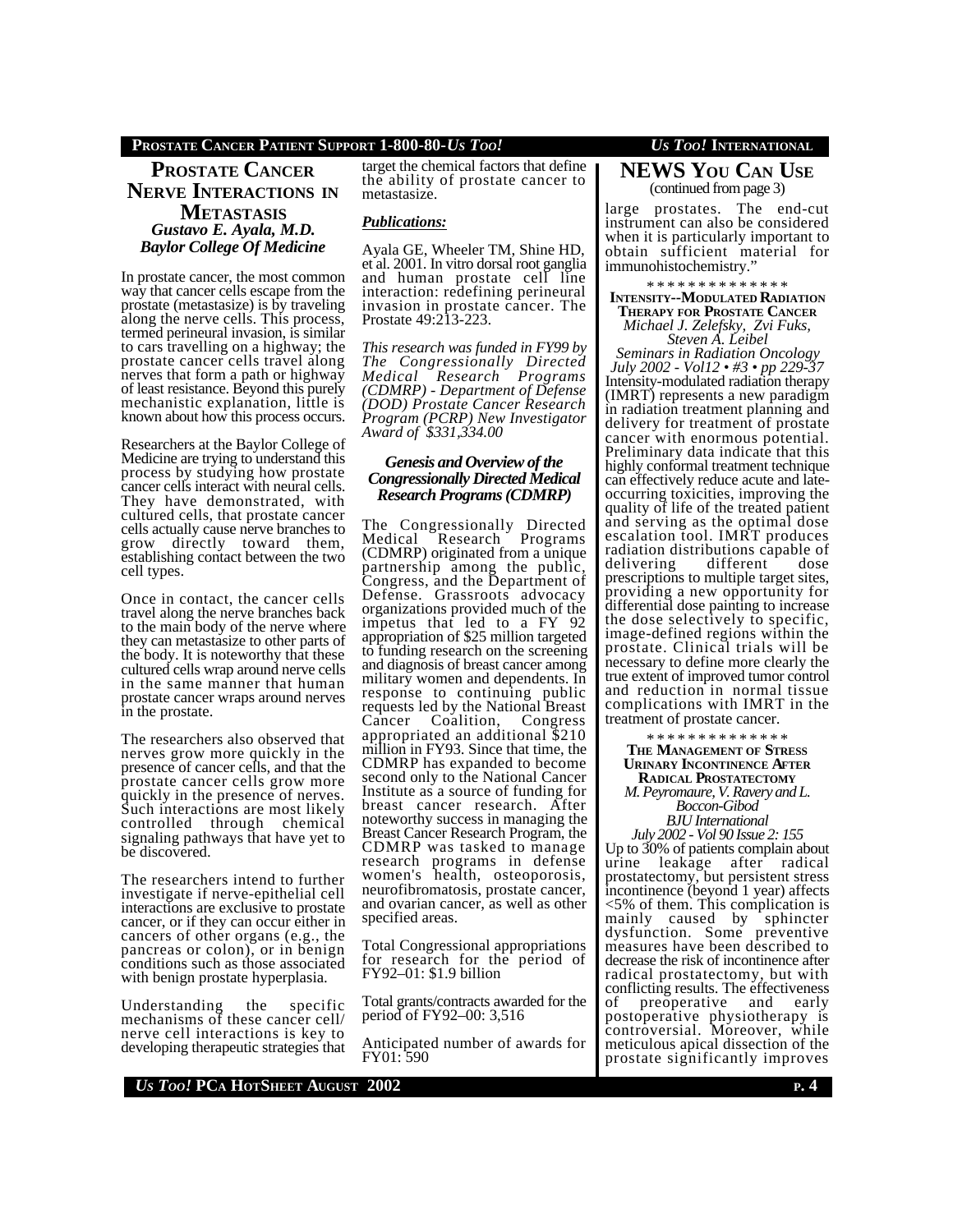postoperative continence, the benefit of other surgical techniques, e.g. preserving the bladder neck and the neurovascular bundles, is under debate. The treatment of persistent stress urinary incontinence is mainly based on surgery, as this type of incontinence usually does not respond to physiotherapy and anticholinergic medication. While injection therapy is safe and well tolerated, its effect on postoperative continence is limited and decreases with time. The best results are achieved by implanting an artificial urinary sphincter, but with significant complication and revision rates.

#### \* \* \* \* \* \* \* \* \* \* \* \* \* \* **MEN'S HEALTH CONCERN** *BBC News Online*

Health experts warn that men are being condemned to an early grave because of neglect and a health bias against them. There are no routine cancer screening services for men, whereas women are screened for cervical and breast cancer.The Men's Health Forum says there has been no general improvement in men's health over the last three decades, and in some conditions, such as testicular cancer and liver disease, the situation has become worse. The Men's Health Forum is launching a consumer health website for men at the start of their National Men's Health Week www.malehealth.co.uk

\* \* \* \* \* \* \* \* \* \* \* \* \* \*

**ODE TO SOY: SALES OF THE BEAN HAVE EXPLODED, BUT ARE ITS HEALTH BENEFITS BEING OVERSTATED?** *New York Times*

HEALTH CLAIM: Prevents prostate cancer.

REALITY: Early studies show promise that eating soy can reduce the odds of getting prostate cancer. Some scientists have raised concerns that soy could have an adverse effect on the body's hormones and increase the risk of cancer because isoflavones act as a weak form of estrogen. In approving health claims for soy on food labels, the FDA differentiated between soy protein, where the benefits are backed by dozens of clinical trials, and soy isoflavones, where debate continues. The FDA extended the health claim to soy foods, but did not include dietary supplements that isolate isoflavones. Dr. Michael Hirt, director of the Center for Integrative Medicine at

Encino-Tarzana Regional Medical Center, advises his patients against taking isoflavone tablets, saying more research needs to be done. He does advocate a diet with moderate amounts of soy foods. "There have been some studies giving animals high unnatural doses of soy, things you can't imagine a human coming close to consuming," Hirt said. "There are no studies showing normal human consumption of two to four servings a day would have any detrimental effect." Experts say those in good health should strive for 15 grams, or two servings per day, to receive the nutritional benefits of soy. When shopping for soy products check the labels for soy protein. Condiments like soy sauce don't contain the powerful punch of soy protein products. The easiest way to add soy to your daily diet is at breakfast, by choosing soy milk and soy-based cereal. For mainstream tastes, Messina also likes the freshness and convenience of edamame, the green vegetable soy pods. At Japanese restaurants, they're served boiled and salted. But they also make a tasty addition to stir-fries, rice dishes and pasta dishes. Edamame, shelled and unshelled, can be found in the freezer section of most supermarkets. For cooking, tofu and soy milk are the most versatile items, said Patricia Greenberg, host of "Local Flavors" on California State University, Northridge's KCSN 88.5 FM and author of several soy cookbooks. Soy milk can take the place of milk or cream in any recipe. Substitute tofu for eggs, meat and cheese, said Greenberg, who also teaches local classes on cooking with soy. "People turn up their noses at it, but some of the soy products are just fantastic," Greenberg said. "You don't need to throw out everything in your refrigerator. Treat soy as an ingredient."

\* \* \* \* \* \* \* \* \* \* \* \* \* \*

#### **NO INCREASED RISK OF PROSTATE CANCER POSTVASECTOMY** *Journal of the*

#### *American Medical Association (287:3110-3115, 2002)*

Many men elect to undergo vasectomy as a means of contraception, although they may harbor the fear that the procedure can cause prostate cancer. Scientists at New Zealand's Dunedin and Wellington Schools of Medicine

## *US TOO!* **INTERNATIONAL VISIT US ON THE INTERNET AT WWW.USTOO.ORG**

found that vasectomy does not increase the risk of prostate cancer, even 25 years or more after the procedure was performed.

# \* \* \* \* \* \* \* \* \* \* \* \* \* \*

#### **STEM CELL INJECTION OFFERS HOPE FOR PROSTATE PATIENTS**

Doctors say prostate cancer patients could be saved by an injection of blood cells from their sibling. The first patient to have the treatment was given six months to live but is still alive 15 months later. The Daily Mail says his prognosis has dramatically improved. The treatment centres on stem cells, which can develop into any kind of tissue. Dr Ulf-Henrik Mellqvist, of the University of Gothenburg, says cells from a sibling could become cancer-fighting immune cells when injected into prostate patients. The findings were unveiled at the congress of the European Haematology Association in Florence. "It is impossible to kill prostate cancer cells with chemotherapy and radiotherapy," he said. "It is traditionally treated with hormones or castration, but the benefits of these treatments are transient and when they disappear, there is nothing more you can do. "We had the new idea of making an effort to attack tumours using immune cells from a donor source. It is a totally new concept." The first patient to have the procedure had tumours all around his body. His sister was tested and found to be a match - siblings have a 25% chance of matching. He suffered some side effects to his gut and skin, but the cancer responded almost<br>immediately. Some tumours Some tumours completely regressed while others stabilised.

#### \* \* \* \* \* \* \* \* \* \* \* \* \* \*

#### **THE VALUE OF PSA MARKERS**

Prostate specific antigen (PSA) has revolutionised the early detection of prostate cancer and enables tumours to be detected between five and seven years before they become palpable. However, the ability of the various PSA markers to distinguish malignant from benign prostate lesions is limited. Chair of the meeting Professor Louis Jean Denis said, "PSA is, on paper, the best marker, but in practice, we need a better one.<sup>"</sup> Dr Hans Lilja, from Lund University Hospital in Malm, Sweden, gave an outline of the value of the currently

(continued on page 6)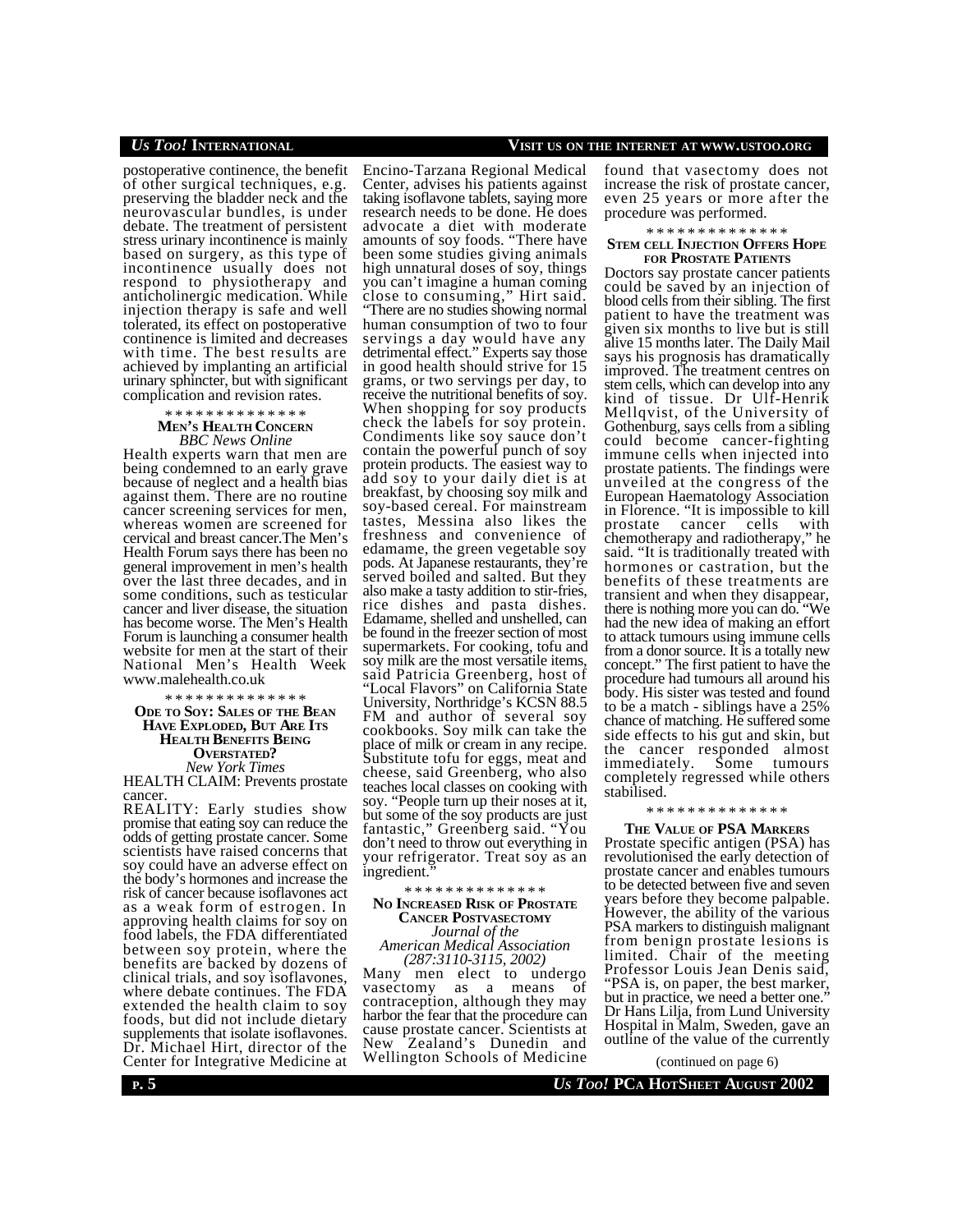#### **PROSTATE CANCER PATIENT SUPPORT 1-800-80-***US TOO! US TOO!* **INTERNATIONAL**

available biological PSA forms and speculated on the future of prostate cancer detection. He said that measurement of free-to-total, or complexed, PSA enhances the diagnostic specificity by between 20 and 40 per cent over total PSA testing, with only a 5-10 per cent loss in sensitivity. But he cautioned that freeto-total PSA enhancements might be limited due to shorter in-vitro stability of free compared to complexed PSA, which requires strict pre-analytical sample handling, and by severely impaired renal function because the free PSA is eliminated by glomerular filtration. According to Dr Lilja, data suggests that complexed PSA might replace total PSA as the first-line test for the work-up of men with suspected prostate cancer. "From this measurement it could then be decided whether or not to perform additional testing for proportions of free-tocomplexed PSA to further enhance the diagnostic specificity," he said. In a population study at Lund University, involving 438 men who went on to develop clinically significant cancer 20 years later and 1,386 age-matched controls, baseline levels of free and complexed PSA and the exogenous prostatic protease human kallikrein 2 were significantly higher in the cancer group than in the control group. Dr Lilja said the finding of significantly elevated plasma levels of total, complexed and free PSA, plus lower percent free PSA in men later diagnosed with prostate cancer compared to men without this malignancy suggests that, "we might develop far more optimal algorithms to identify men at risk of developing clinically significant prostate cancer long before it becomes incurable". He said that future studies might focus on "nicked" PSA (PSA that is inactivated by internal peptide bond cleavage) and intact PSA for diagnosing prostate cancer. Source: 18th UICC International Cancer Congress, Oslo, Norway

\* \* \* \* \* \* \* \* \* \* \* \* \* \*

#### **RESEARCH INTO PROSTATE PATIENT DISTRESS URGED** *Bisson et al*

*BJU International 2002; 90: 56-61* The study's authors, from the University Hospital of Wales, aimed to determine the level of psychopathology, traumatic distress and quality of life among men with newly diagnosed, clinically localised prostate cancer. They wished to look at the effect of a consultation in a combined specialist early-prostate cancer clinic on these factors and also to determine predictors of psychopathology. Eighty-eight patients were quizzed about their psychological health and asked to complete a patient-satisfaction survey. The levels of psychopathology varied according to the type of scale used but ranged from 0 to 14 per cent. Generally, anxiety and traumatic stress symptoms were found to be more common than those indicating the presence of depression. Quality-of-life scores showed a relatively good level of functioning and pre-morbid factors and disease status did not predict psychological distress. Younger age was "mildly predictive" of poorer psychological functioning. Following a joint clinic appointment anxiety symptoms fell slightly but depressive symptoms showed a slight increase. "This study suggests that men with early localised prostate cancer have low levels of psychopathology overall," concludes the research. Research is needed to help develop guidelines regarding the best ways of offering help to men displaying signs of psychopathology, add the authors of the study.

## \* \* \* \* \* \* \* \* \* \* \* \* \* \*

**RETURN OF PROSTATE CANCER FIRST SEEN BY MRI, NOT BIOPSY**

A study has found that dynamic magnetic resonance imaging (MRI) can detect prostate cancer recurrence even before it can be detected by biopsy. The finding was presented at the annual meeting of the American Roentgen Ray Society in Atlanta (GA, USA). The study, conducted by researchers at Sapporo Medical University (Sapporo, Japan), involved 21 patients who had a rising prostate-specific antigen (PSA) level following radical prostatectomy. All patients had an ultrasound-guided biopsy that came back negative, but the MR images in 17 of the 21 patients indicated local recurrence. Additional biopsies to confirm recurrence would have wasted precious time, during which patient PSA levels would have continued to rise. Therefore, the researchers conclude that prostate cancer patients with a rising PSA following prostatectomy should first have an

MRI to determine if their cancer has returned. "MR is allowing us to detect the recurrence earlier, when the cancer can be more effectively treated with radiation therapy," says Miki Takeda, M.D., the lead author of the study. In fact, 15 of the 17 patients in the study were treated with radiation therapy, and seven are now considered cancer free. "Dynamic MR imaging contributed to these results," adds Dr. Takeda.

#### \* \* \* \* \* \* \* \* \* \* \* \* \* \* **EARLY HORMONAL THERAPY BENEFICIAL FOR RADICAL PROSTATECTOMY PATIENTS**

New data indicates that prostate cancer patients who have had radical prostatectomy benefit significantly from early hormonal therapy. Hormonal therapy given for prostate specific antigen (PSA)-only recurrence prior to objective progression significantly extends progression-free survival. The results are based on data in high-risk patients from the Department of Defense (DoD) Center for Prostate Disease Research (CPDR) and were presented at the American Urological Association's annual meeting in Orlando, Florida.

\* \* \* \* \* \* \* \* \* \* \* \* \* \* **PROSTATE SURGERY PRESERVES POTENCY, BUT HMOS ARE PUTTING UP BARRIERS**

*Wall Street Journal*

*June 19, 2002* People contract with HMOs knowing that they are more restrictive than other forms of insurance. But whether an HMO meets its contractual obligations if its network doctors can't come close to matching the results of other surgeons is a tough question to answer "There is no legal or contractual requirement that the Health Plan send their members to an academic medical center or to an outof-plan physician who has performed more procedures than a qualified physician," View the complete article (including the diagrams and chart of surgeon outcomes): http://ustoo.org/ WSJ061902.pdf

#### \* \* \* \* \* \* \* \* \* \* \* \* \* \* **SCIENTISTS DEVELOP "CANCER-FIGHTING" TOMATO**

*Nature Biotechnology* The discovery came by accident after scientists from Purdue University in Indiana and the US Department of Agriculture's (USDA) Agricultural

## *US TOO!* **PCA HOTSHEET AUGUST 2002 <sup>P</sup>. 6**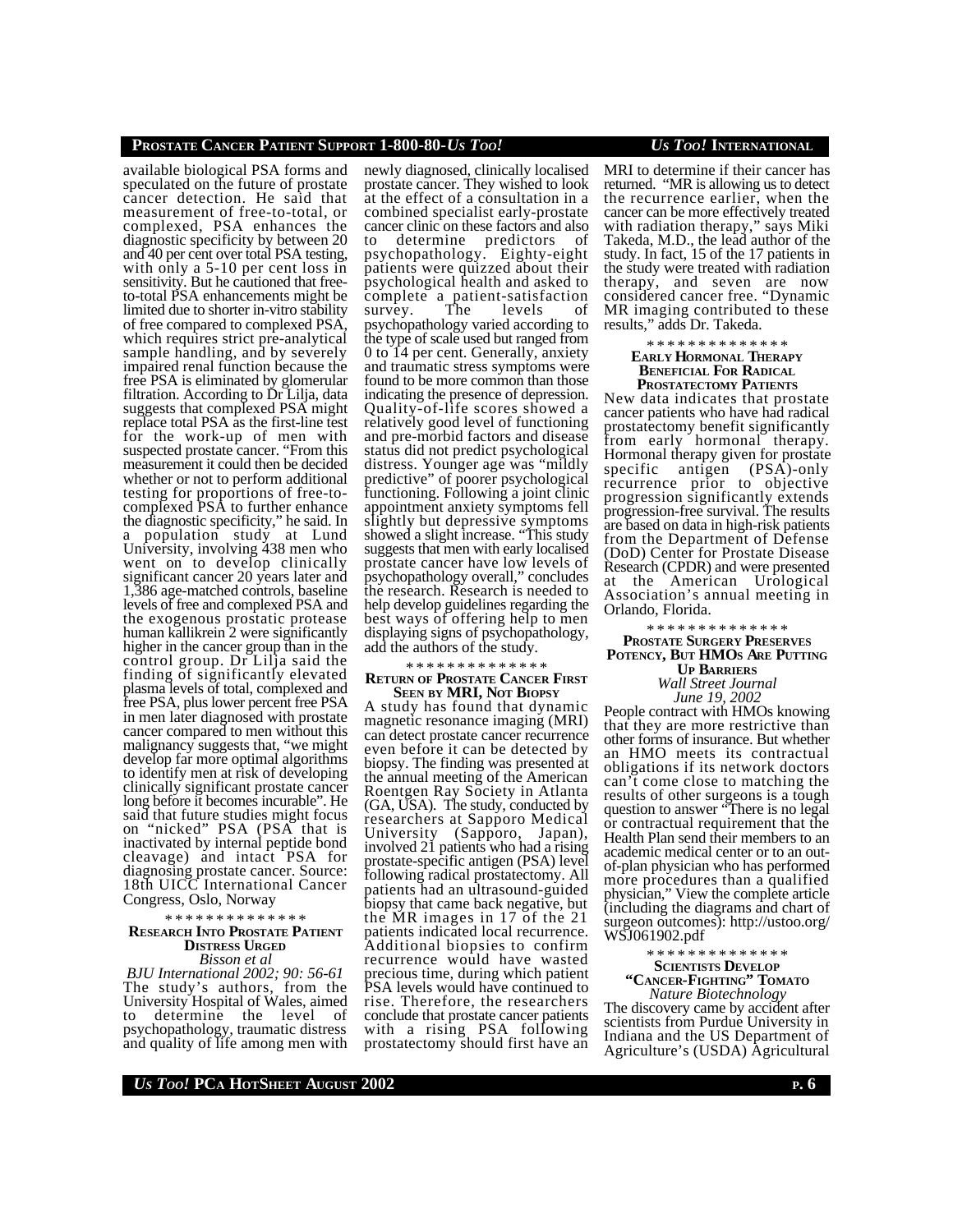Research Service sought to develop tomatoes for food processing that were higher quality and would ripen later. Lycopene is an antioxidant found in tomatoes that gives them their characteristic colour. The chemical has been the focus of much attention since a six-year study of nearly 48,000 men, by Harvard University, found that those who ate at least 10 servings of food a week containing tomatoes were 45 per cent less likely to develop prostate cancer. Further research also found that lycopene reduces blood levels of oxidised low-density lipoproteins, commonly known as "bad cholesterol", therefore reducing the risk of heart disease. However, despite these benefits it is difficult to increase amounts of lycopene in the diet because purified antioxidants taken as dietary supplements do not seem to work, explained Randy Wilson, director of agricultural research programmes at Purdue University. The developers of the new tomato, Professor Avtar Handa and Dr Autar Mattoo, who heads the USDA vegetable laboratory, say the discovery could provide a natural source for increased dietary lycopene. They found that lycopene levels were increased between 2 and 3.5 times that of tomatoes that had not been genetically engineered. "This is one of the first examples of increasing the nutritional value of food through biotechnology," said Prof Handa. "In fact, it may be the first example of using biotechnology to increase the nutritional value of a fruit."

#### \* \* \* \* \* \* \* \* \* \* \* \* \* \* **PROSTATE TISSUE COULD TREAT BONE DISEASE** *The Prostate*

A team from Ohio State University's Comprehensive Cancer Center point out that, unlike other cancers, when prostate cancer spreads to the bones it stimulates growth. When most other cancers spread to the bones, they cause them to crumble, resulting in pain and debilitation. Dr Tom Rosol, a vet at the centre, says that up till now it has been difficult to find out why prostate cancer has this effect on bone because of the problem of finding a suitable animal model. Whenever scientists put human prostate cells into animals they behave differently to the way they do in humans, he says. He decided to test whether healthy prostate tissue, in addition to cancerous tissue, was capable of sending growth signals to

the bone. And he used dogs' healthy prostate tissue as a means of testing his hypothesis as they are the only animals, other than humans, that develop cancer of this gland. Small amounts of prostate tissue obtained from dogs were inserted under the skin of adult nude mice, which were observed for two weeks. The results left researchers "shocked", says Dr Rosol. Within two weeks the density of the skullcap or calvaria of the mice had almost doubled. "This was really exciting, not just because of the speed of the reaction, but because there are really very few things in nature that induce bone growth," says Dr Rosol. While he says it is unclear what causes the bone to form he suggests the probability is that it is a "complex mix of growth factors", such as a parathyroid<br>hormone-like protein and hormone-like protein and endothelin-1, which act alongside receptive agents in the hosts' bone. His team is currently working with a drug designed to block endothelin-1 activity and they believe it may be working. Dr Rosol says that there is a need to develop new and workable animal models to improve understanding of cancer. But he says that a process such as prostate cancer metastasis may hold the clue to an effective treatment for diseases such as osteoporosis that involve bone destruction. "What is devastating for a prostate cancer patient may be a source of hope for someone with osteoporosis," adds Dr Rosol.

#### \* \* \* \* \* \* \* \* \* \* \* \* \* \*

**SCIENTISTS HOPE PROTEIN IS THE TAP TO TURN OFF TUMOUR GROWTH** *Sydney Morning Herald - 7/15/02* British scientists have stumbled on what could be the body's secret weapon against cancer a protein that has the power to starve tumours by blocking their blood supply. Researchers believe the protein may be effective against a wide range of cancers and lead to the design of fundamentally new anti-cancer drugs. The molecule is a special form of a protein called vascular endothelial growth factor (VEGF), which promotes angiogenesis, the growth of blood vessels which feed tumours. Usually it is only seen in diseased tissue, but it also occurs in healthy kidneys where it does not seem to generate tumours. When scientists led by Dave Bates and Steve Harper of the University of

discovered a different form of VEGF, called VEGF 165b, which inhibits the original VEGF and prevents

angiogenesis in the kidney. They believe the protein could also combat the development of breast, lung and prostate cancer. It may also help in the treatment of atherosclerosis narrowing of the arteries and diabetes, where VEGF also plays a role. Dr Bates, whose work was published yesterday in the journal Cancer Research, said: "Every cancer known uses VEGF to make new blood vessels. Even with a blood cancer like leukaemia there are tumours which grow in the bone marrow." Australian researchers reacted cautiously to the find yesterday, saying similar antiangiogenic agents had been tested in clinical trials to little effect. Richard Kefford, director of the Westmead Institute for Cancer Research, said preliminary trials of synthetic antiangiogenic drugs, including thalidomide, had been disappointing. The new protein was an important discovery in a "hot" field of cancer research, but potential therapeutic benefits were speculative at best, he said. "There's been a steady stream of these sorts of discoveries," Prof. Kefford said. "They're all contributing to the great tapestry of cancer research and each one has some potential." Elizabeth Musgrove, a senior cancer researcher at the St Vincent's-based Garvan Institute, said while any new antiangiogenesis agent would need to undergo trials in a human-model tumour, publication of the discovery was a measure of its significance. "This is published in a top cancer research journal ... but there's still a long way before you can say this is going to be a new therapy," Dr Musgrove said. "But it's an interesting find."

#### \* \* \* \* \* \* \* \* \* \* \* \* \* \*

#### **YOUNG CIGARETTE SMOKERS HAVE MORE AGGRESSIVE DISEASE**

Few people make the link between cigarette smoking and prostate cancer. But the habit is linked to aggressive forms of prostate cancer, according to a new study conducted by William W. Roberts, MD, of the Brady Urological Institute at Johns Hopkins Hospital in Baltimore, MD and presented at the annual scientific meeting of the American Urological Association (AUA) in Orlando, FL

# *US TOO!* **INTERNATIONAL VISIT US ON THE INTERNET AT WWW.USTOO.ORG**

Bristol questioned why, they